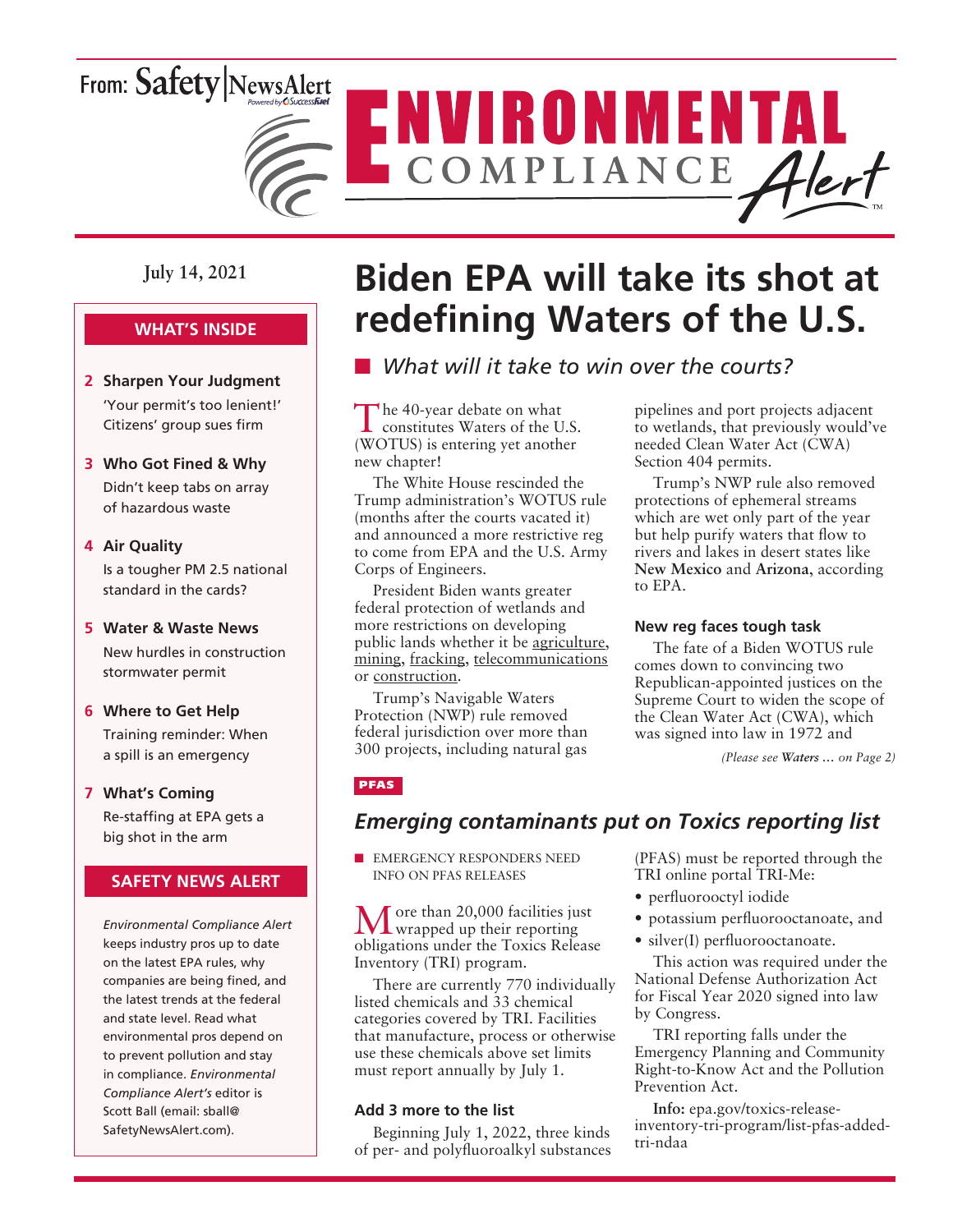#### HAZARDOUS SUBSTANCES

# **Green chemistry ideas to build upon**

The public wants safer products with fewer chemicals in them, which is better for the environment.

Bottom line: Green chemistry initiatives are a win-win for industry.

Four manufacturers and a college professor are the latest winners of EPA's Green Chemistry Challenge Awards. Who knows, you may find inspiration for a project of your own from their success stories.

#### **Biodegradable, reusable, green**

• Colonial Chemical in **Tennessee** created a plant-based surfacant

# **Green chemistry initiatives are a win-win.**

called SugaBoost. Unlike petroleumbased surfacant detergents, SugaBoost is biodegradable, doesn't generate emissions or discharges, and contains no carcinogens or



**EDITOR-IN-CHIEF: SCOTT BALL** sball@SafetyNewsAlert.com MANAGING EDITOR: FRED HOSIER

PRODUCTION EDITOR: JEN ERB EDITORIAL DIRECTOR: CURT BROWN

*Environmental Compliance Alert* (ISSN 1069-0131), July 14, 2021, Vol. 29 No. 654, is published semimonthly, except once in December (23 times a year).

This publication is designed to provide accurate and authoritative information in regard to the subject matter covered. It is sold with the understanding that the publisher is not engaged in rendering legal, accounting, or other professional services. If legal or other expert assistance is required, the services of a competent professional should be sought. — From a declaration of principles jointly adopted by a committee of the American Bar Association and a committee of publishers.

**Copyright © 2021** Safety | News Alert. Please respect our copyright: Reproduction of this material is prohibited without prior permission. All rights reserved in all countries.

endocrine disruptors.

- XploSafe in **Oklahoma** created PhosRox, a sorbent used to make fertilizer that simultaneously removes ammonia, phosphate and nitrate from contaminated waters. The resulting material is a granulated time-release fertilizer.
- Professor Srikanth Pilla of Clemson University, **South Carolina**, invented the first nonisocyanate polyurethane foam. Diisocyanates are a potential human carcinogen. Pilla's foam is made with lignin, a natural polymer from pulp and paper waste and vegetable oils.
- Brystol Myers Squibb and Merck were honored for creating sustainable reagents made from citrus fruit peels and a green manufacturing process for making cough syrup.

**Info:** epa.gov/greenchemistry

### *Waters …*

piggybacked off the Commerce Clause regulating interstate waters. *(continued from Page 1)*

One way for the two agencies writing a WOTUS rule to do that?

Come up with a clear and technical definition of a "significant nexus" between a small and larger body of water. Significant nexus is the term retired Justice Anthony Kennedy coined to describe where the feds' jurisdiction comes into play.

#### **Agencies' history in spotlight**

Opponents of a tougher WOTUS rule will no doubt cite EPA's overreach in CWA cases, like the Sackett family in **Idaho** who were fined for disturbing and building on what EPA determined was a wetland, in their backyard.

Agricultural and industry groups stressed the permit hurdles businesses would face and questioned why agricultural ditches needed protection under President Obama's widereaching WOTUS rule.

**SAFETYNEWSALERT.COM** 

## *S h a r p e n y o u r j u d g m e n t*

*This feature provides a framework for decision making that helps keep you and your company out of trouble. It describes a recent legal conflict and lets you judge the outcome.*

#### n **'YOUR PERMIT'S TOO LENIENT!' GROUP SUES FIRM**

"How did your meeting with those environmental activists go?" asked Frank, the company lawyer.

"About as badly as I thought it would!" chuckled Buck Flanagan, environmental director.

"Well, they smell blood," Frank replied. "After the state cited us for a permit violation, these groups figure they can pile on.

"My feeling is we should settle and get it over with," said Frank.

"Not so fast," said Buck. "Our problem with the state was over production. Our permit said if we passed a threshold, it would put us in noncompliance.

"We did and we paid the price for it," said Buck. "But these activists say we're a major source of pollution and it just isn't so."

#### **Cheaper to settle now?**

"If we do become a major source, we're looking at major penalties and a much more expensive permit," Frank argued.

"That's why I think we should settle this now," said Frank.

"Production is one thing, emissions are another," said Buck.

"We paid a fortune for the best available pollution technology on the market. We're well below our permit limits, and there's no reason that we should go over anytime soon," said Buck.

"I don't know. I've seen the courts go along with these groups on air cases before," Frank argued.

"We should fight it" said Buck. Who won this legal battle?

**n** *Make your decision, then please turn to Page 6 for the court's ruling.*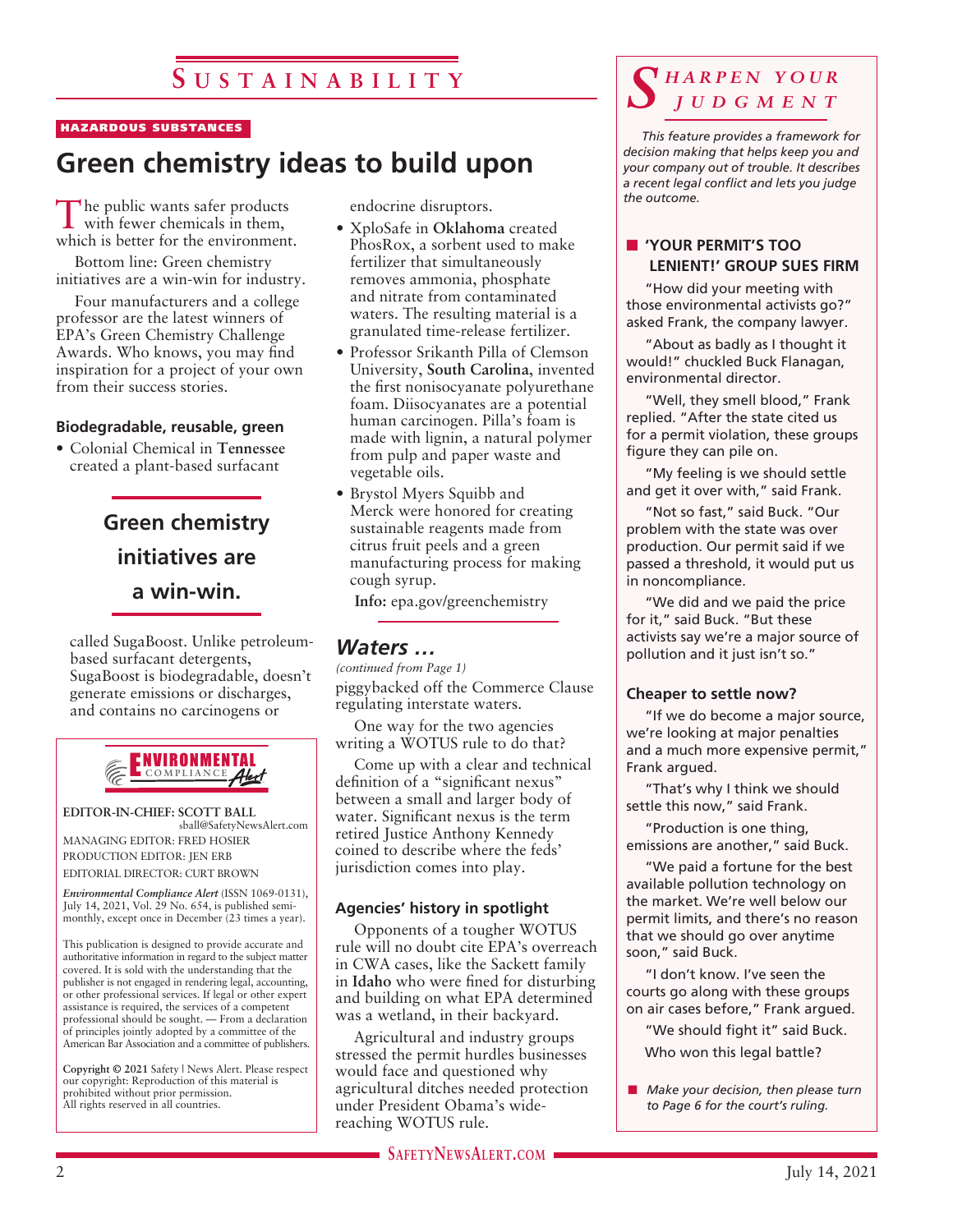# **Where other companies are stumbling over compliance**

### Metal-tainted discharge triggers fish kill: \$29K fine

**Company:** Emhart Teknologies, Danbury, **Connecticut**.

**Business:** Manufacturer of precision screw-thread wire and screw-lock inserts.

#### **Penalty:** \$29,658.

**Reasons for penalty:** The manufacturing plant accidentally discharged a mixture of water and coolant used to keep the facility's cutting machines from overheating into the Sympaug Brook. The mixture contained oil and toxic metals such as copper and lead left over from machining operations. An automatic sump pump displaced 1,800 gallons of diluted metal cutting coolant from an aboveground storage tank into nearby storm basins.

**Note**: Fifteen barrels (or 630 gallons) of wastewater reached the brook. The oil and metals in the coolant caused a fish kill of white suckers, tessellated darters, creek chub and four other species.

#### Didn't keep tabs on wide array of hazardous waste

**Company:** Rock Dike Fabricators, Mason, **Texas**.

**Business:** Oil & gas industry equipment fabrication shop.

**Penalty:** \$37,322.

**Reasons for penalty:** The facility shipped more than 10,000 pounds of industrial solid waste containing air compressor oil in concentrations above 1,500 milligrams per

*To help your firm avoid common mistakes and violations, we present a cross-section of recent enforcement actions in each issue. Penalties for firms or individuals can include fines, mandatory facility upgrades, house arrest and even jail time.*

kilogram total petroleum hydrocarbons to the municipal landfill, which isn't permitted to handle the waste. The firm also failed to conduct hazardous waste determinations for:

- particulate discharge from its dust collector system
- oily discharge from an air compressor line
- used paint filters
- discarded personal protective equipment
- discarded rags and spent filters from a paint booth, and
- waste paint.
- **Note**: Texas facilities can face higher fines from the Texas Commission on Environmental Quality (TCEQ). The agency's proposed 30% to 50% higher maximum penalties for releases and 50% fine increases for programmatic violations like not acquiring TCEQ permits (*search for "TCEQ fines" at our website*).

#### Incinerator dinged for out-of-date air controls

**Company:** Atlantic County Utilities Authority (ACUA), Atlantic City, **New Jersey**.

- **Business:** Wastewater treatment plant and sewage sludge incinerator (SSI). **Penalty:** \$75,000.
- **Reasons for penalty:** ACUA lacked plans and operating parameters for complying with federal and state SSI emission requirements. Sewage sludge contains a range of pollutants like mercury, lead and cadmium that are released when sludge is burned.
- **Note:** As part of its settlement, ACUA also agreed to:
- fund new electric vehicle charging stations
- establish emission operating limits
- monitor emissions regularly
- minimize bypass events, and

• apply for a permit modification. These projects will cost the utility between \$3 to \$4 million.

#### Raw sewage discharges must stop: \$100M in fixes

**Municipality:** City of Quincy, **Massachusetts**.

**Business:** Stormwater and sanitary sewer systems.

**Penalty:** \$115,000 fine and \$100 million consent decree.

**Reasons for penalty:** Heavy storms trigger sewage-contaminated overflows to Quincy Bay, Boston Harbor and regional beaches. Water sampling in 2019 revealed raw sewage discharging from numerous Quincy stormwater outfalls, including at beach areas. Quincy has until 2034 to upgrade its century-old system and make repairs to sewer pipes.

#### Cutting corners on lead safety never pays off

**Company:** HK Construction, Honolulu, **Hawaii**.

**Business:** Building renovations.

**Penalty:** \$14,981.

- **Reasons for penalty:** HK Construction violated the lead paint Renovation, Repair and Painting (RRP) rule by failing to:
- retain proper records, including documentation of a certified renovator being assigned to jobs
- train workers on lead-safe work practices
- ensure workers performing renovations were certified or trained by a certified renovator, and
- provide the required "Renovate Right" pamphlet to residential property owners.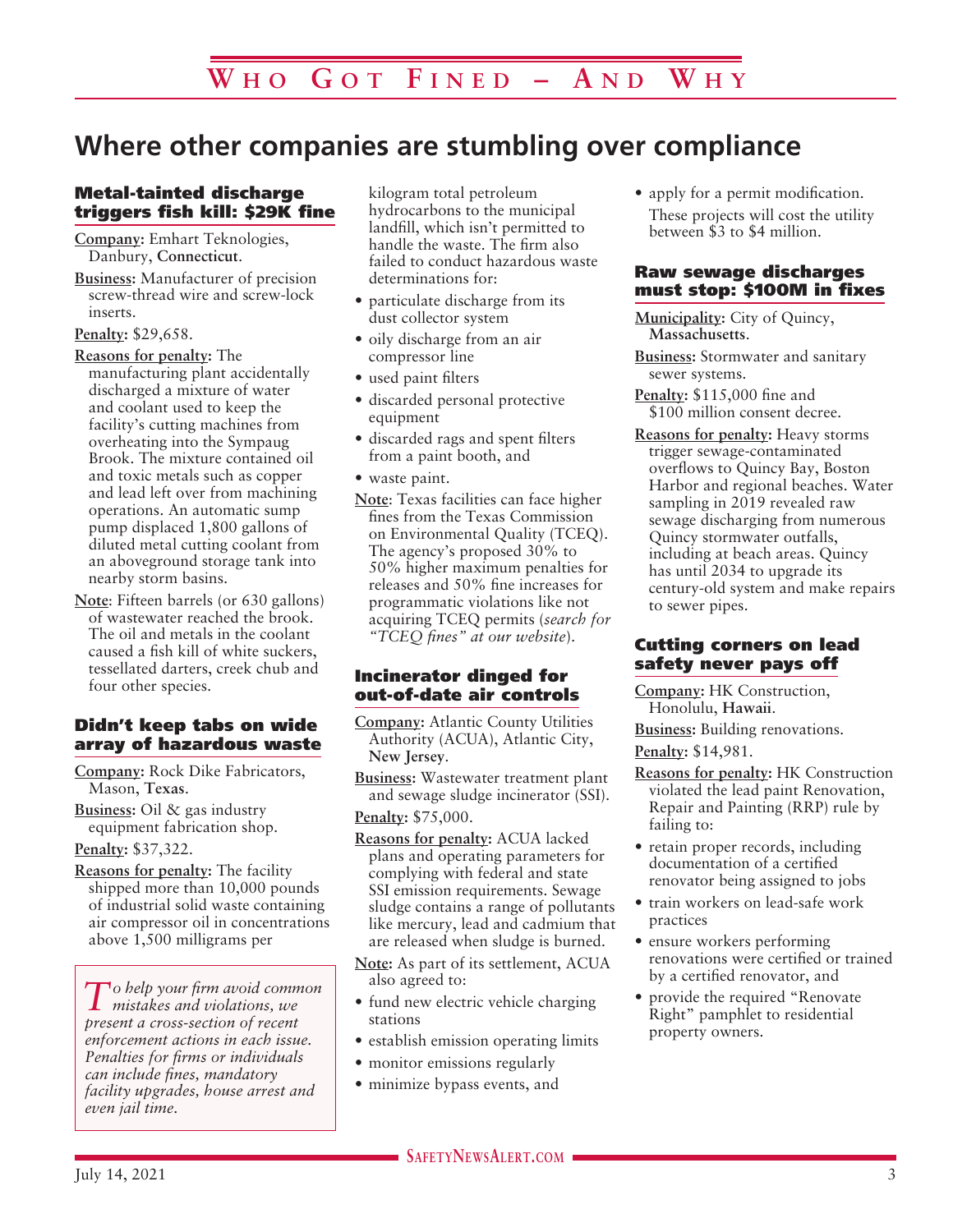# **A i r Q u a l i t y**

#### NAAQS

# **Tougher PM 2.5 standard in the cards?**

How low will EPA reset the national standard for tiny particulate matter (PM 2.5)?

Some agency insiders want the National Ambient Air Quality Standard (NAAQS) for PM 2.5 set as low as 8 micrograms per cubic meter (ug/m3) to combat asthma, heart attacks and early deaths.

EPA announced it would review a December 2020 decision to retain the 12 ug/m3 limit promulgated in 2011 by the Obama administration.

A proposed rule is coming by summer 2022, with a final rule due a year later.

#### **Usual suspects on notice**

Most fine particles in the atmosphere are the result of nitrogen oxide (NOx) and sulfur dioxide emissions from:

- power plants
- industrial facilities, and

#### PERFORMANCE STANDARDS

### *Sewage sludge air rule enforcement on the rise*

**n** CLEAN AIR RULE'S UPGRADE PROVISION A TOUGH HURDLE

Ten years after EPA tightened air performance standards for sewage sludge incinerators (SSI), facilities are still struggling to comply.

(*See third fine on Page 3 for an example of an SSI facing a penalty.*)

Under the SSI reg, an SSI that makes changes over the life of the unit costing more than 50% of the original cost must meet more stringent emissions standards for nine pollutants: cadmium, carbon monoxide (CO), hydrogen chloride, lead, mercury, nitrogen oxides (NOx), particulate matter (PM), polychlorinated dibenzo-pdioxins (dioxins) and polychlorinated dibenzofurans (furans) and sulfur dioxide.

- trucks and cars. Additional PM 2.5 sources which EPA singled out in a press release are:
- construction sites
- unpaved roads
- fields, and
- smokestacks.

EPA's air office says an internal policy assessment supported raising the standard. EPA will work with

# **Only question is how low to go?**

the Clean Air Scientific Advisory Committee and a review panel of scientific experts on the review.

The previous NAAQS for PM 2.5 was 15 ug/m3.

**Info:** epa.gov/naaqs/particulatematter-pm-air-quality-standards

# Some companies don't keep tabs on that Clean Air Act requirement or

simply continue operating under less stringent emission caps.

#### **Investments trigger compliance**

Case in point: The Metropolitan District (MD) headquartered in Hartford, **Connecticut**, is paying a \$298,000 penalty for not complying with sewage sludge limits.

EPA alleged MD surpassed the 50% benchmark for its three incineration units but didn't clamp down on pollutants.

Going forward, the incinerators must comply with New Source Performance Standards for mercury, lead, cadmium, dioxins and furans, CO, PM and NOx.

**Info:** 76 *FR* 15,371

# *Inspector's Log*

*This feature provides insights into the enforcement process – from the point of view of EPA and state inspectors – so you can avoid routine compliance mistakes made by other companies.*

#### **N** CONTRACTORS IGNORING **SAFE WORK PRACTICES**

**To:** Regional Enforcement Director **From:** Inspector Bob Wiley **Re:** Lead paint rule

We've always depended on citizens letting us know when they see companies dump into rivers and the like.

In the last few years, we've been getting more tips about building owners and contractors who don't follow lead paint safety and health guidelines.

Acme Painting, for example, specializes in renovating older facilities and schools. They attract a lot of contract work in the region.

A citizen noticed Acme didn't share required "Renovate Right" pamphlets with occupants. Acme also wasn't containing lead dust when smoothing down surfaces.

An initial fine didn't do the trick. We followed up with Acme on subsequent jobs. Once again, they didn't distribute pamphlets so people knew about lead paint health hazards.

Acme racked up \$48,000 in lead paint violations, most of which could've been avoided.

#### **No warning to exposed staffers**

There's a similar pattern among contractors and renovators when it comes to removing lead paint and how they train staffers.

For example: We learned from a source that ABC Renovators wasn't providing workers with info.

The site inspection showed ABC didn't follow all required work practices either.

I'm recommending a \$13,750 fine for ABC.

n *Dramatized for effect. Based on settlements with two California contractors.*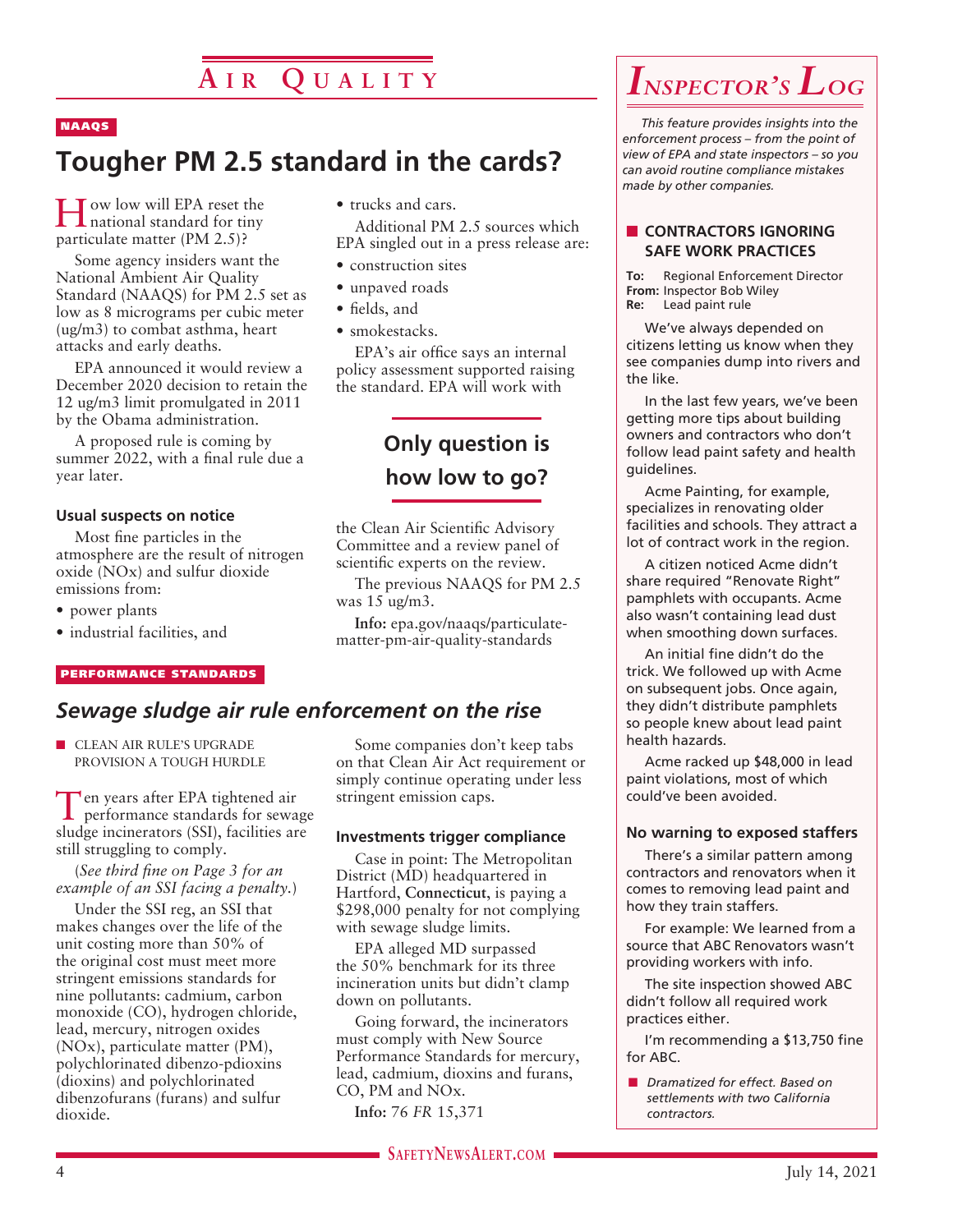# **W a t e r & W a s t e N e w s**

#### **STORMWATER**

# **Lot of new hurdles in construction permit**

Construction activities starting in 2022 will face more stormwater duties than ever.

EPA's added a host of requirements to the Construction General Permit (CGP) which goes into effect on February 17, 2022.

#### **Here's a rundown of changes**

- Perimeters must be extended or repaired if there's "evidence of stormwater circumventing or undercutting the perimeter control after a storm event."
- Water-tight containers may be needed for chemicals stored on-site. Containers should be placed "on a spill containment pallet (or similar device) if kept outside, and have a spill kit available at all times." Owners/operators may need to provide an awning to cover larger chemical containers.
- If a high water table requires dewatering, inspections must be done and discharges should be

photographed to determine where discharges go and what controls are needed.

- Operators need to be aware of sediment discharges.
- Site inspectors must have passed a new EPA construction inspection course or hold a license that covers the same info.
- Operators must take photos showing site stabilization at the end of the construction project.
- Routine maintenance is defined as repairs that can be completed within 24 hours. Repairs that take longer are classified as a corrective action.

#### **Comments are due soon**

Stakeholders have until July 12 to submit comments on the proposed rule in the *Federal Register*.

The CGP is a five-year permit. EPA can revise the permit during the next five-year period (2022-27).

**Info:** 86 *FR* 26,023

#### RCRA

### *Don't make these mistakes with acute hazwastes*

**n** THRESHOLD FOR LARGE QUANTITY GENERATORS IS VERY LOW

 $\gamma$  e report all the time on facilities that don't follow basic Resource Conservation and Recovery Act (RCRA) guidelines, like keeping different kinds of hazardous wastes separate, or determining if a waste stream is hazardous.

You know better than to make blunders like those. But even responsible stewards of the environment can make RCRA mistakes, particularly when it comes to acute wastes.

#### **Know your status**

Fact: If you generate 1 kilogram or more of an acute waste in a calendar

month, you're automatically a large quantity generator (LQG).

A normally very small generator would have to follow LQG rules in 40 CFR 262.17.

Fact: There are more than 130 listed acute wastes. EPA defines acute as fatal to humans in small doses by inhalation, drinking or skin absorption.

If you haven't checked the list of acute wastes recently, you may want to do so to make sure all waste streams are being handled properly.

Management, treatment and storage guidelines for acute wastes are more stringent than F, P, K and U listed wastes.

**Info:** www.pca.state.mn.us/ sites/default/files/w-hw2-02.pdf

### **Trends To Watch**

#### **NORE SOURCES ENSNARED BY KEYSTONE STATE AIR REG**

Five hundred **Pennsylvania** facilities will have to curb emissions under a Reasonably Available Control Technology (RACT) III rule.

The PA Department of Environmental Protection's (DEP) proposed RACT III rule sets emission limits for major sources with the potential to emit 100 tons per year (tpy) of nitrogen oxides or 50 tpy of volatile organic compounds.

RACT III would also expand source categories from the previous two rules. Added sources are combustion units, municipal solid waste landfills, municipal waste combustors, process heaters, turbines, stationary internal combustion engines, cement kilns, glass melting furnaces, lime kilns and direct-fired heaters.

Facilities that can't meet presumptive RACT III limits and requirements can apply for NOx emissions averaging permits or a case-by-case determination.

The DEP expects to finalize the rule by March 2022 with a compliance deadline starting January 1, 2023.

**Info:** www.mankogold.com/ publications-PA-RACT-III-VOC-NAAQS.html

#### **n** COAL STATES V. EPA HEADED **FOR SUPREME COURT**

**West Virginia** and **Kentucky** are mounting a last-ditch effort to prevent the Biden administration from shutting down mines and coal-fired power plants.

Kentucky Attorney General Daniel Cameron filed an amicus brief (friend of the court) in the pending U.S. Supreme Court case *West Virginia v. EPA*.

The states are appealing the Washington DC Circuit Court of Appeals' decision allowing EPA to set strict carbon dioxide limits on power plants.

**Info:** supremecourt.gov/docket/ docketfiles/html/public/20-1530.html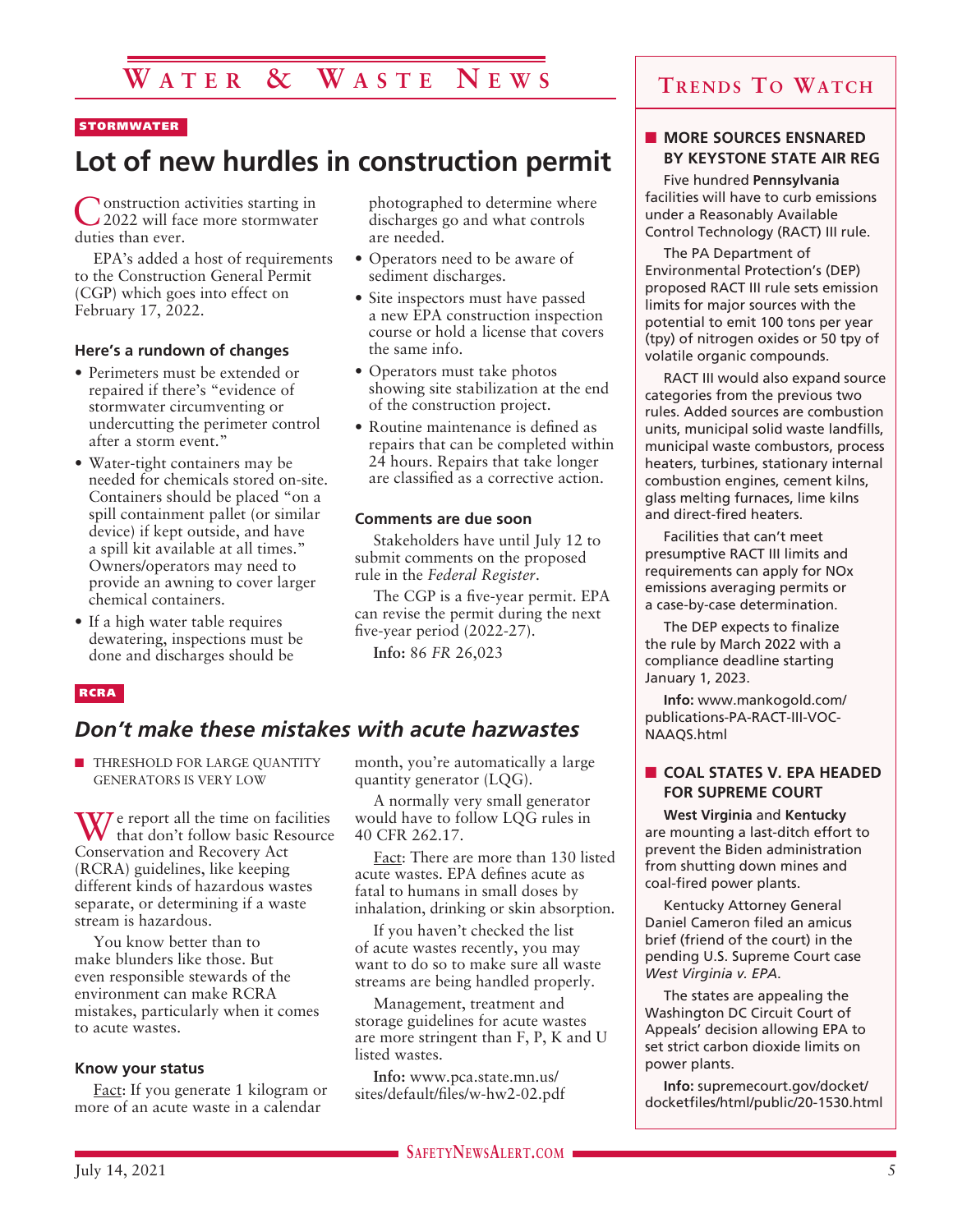#### CHEMICALS

# **Tougher TSCA program in the works**

**hemical safety activists accused** the Trump EPA of stalling "meaningful" reforms and failing to ban persistent and bioaccumulative chemicals under the Toxic Substances Control Act (TSCA).

The Biden administration is reevaluating TSCA programs, guidelines and policies. Big changes already announced:

- EPA will no longer issue "not likely to present an unreasonable risk based upon the existence of a proposed Significant New Use Rule," determinations, and
- tougher worker safety protections may be issued regardless of current OSHA regs.

*(Search for "EPA raises bar on chemical evaluations" at our website.)*

#### **No fee relief for chemical makers?**

The Biden EPA is reviewing multiple rules finalized in late 2020, including a TSCA fees reg that gave certain manufacturers relief.

Companies could avoid fees for importing a toxic chemical substance in an article, producing a substance only as a byproduct and producing or importing a chemical as an impurity.

EPA asked for more comments from stakeholders on the fee exemptions and could waive the reg.

## *Report: Hazwaste inspections need fixes*

Criminal enforcement by EPA is compromised by staffers' safety and staffing woes according to the agency's Inspector General (IG).

Staffers at both the Office of Criminal Enforcement, Forensics, and Training and its National Enforcement Investigations Center (NEIC) say staffing shortages are making it difficult to do their jobs, particularly with hazardous waste inspections (*see top of Page 7 for a related story*).

The NEIC was cited in 2020 by the state of **Colorado** for hazwaste violations, such as NEIC staffers not using adequate laboratory hoods while testing hazwaste.

"NEIC has been challenged by high attrition rates among staff and the inability to backfill vacant positions since 2016, the IG reports.

**Info:** epa.gov/office-inspectorgeneral/oig-reports#2021 *(May 12)*

### **WHERE TO GET HELP**

#### **n** TRAINING REMINDER: WHEN **A SPILL IS AN EMERGENCY**

Spills are bound to happen in industrial facilities.

Do staffers know what constitutes an emergency spill?

Staffers should be trained to know the four basic characteristics as defined by OSHA's HAZWOPER standard:

- high levels of toxic or dangerous substances could injure exposed employees or the public
- there's a risk of a fire or an explosion
- vapors could lower oxygen levels to unsafe levels, and
- employees need to evacuate the affected area.

**Info:** osha.gov/emergencypreparedness/hazardous-wasteoperations/faq-hazpower

#### **n** GRANTS RETURN POLLUTION **SITES TO PUBLIC USE**

Cities and towns can apply for brownfields grants to repurpose former industrial sites.

More than 150 municipalities were awarded \$66 million total in brownfields grants from EPA.

**Info:** epa.gov/brownfields

### *Sharpen your judgment – THE DECISION*

#### *(See case on Page 2)*

Buck's company won. A district court ruled against three environmental groups that were suing the company.

These groups argued the company's emissions would increase as production increased. They claimed the company needed a Prevention of Significant Deterioration (PSD) permit because it would soon be (if it wasn't already) a large source of pollution.

(Definition of a PSD or large source: emits at least 100 tons per year of an air toxic, in this case volatile organic compounds from rail cars and storage tanks.)

This company had already settled with the state for a previous violation. Its permit included a strict throughput limit related to fuel transfer and storage.

Business boomed, resulting in the company going over its permit limit. The company settled with the state.

The state permit battle spurred a bigger challenge by the three environmental groups.

In the end the court wanted evidence and the groups couldn't show enough proof that emissions would spike or the permit limits weren't sufficient. Case dismissed.

#### **N ANALYSIS: IF EVIDENCE IS SLIM, FACILITIES HAVE A GOOD SHOT OF WINNING CLEAN AIR DISPUTES**

Unless an opponent can show good reason why a permit isn't sufficient, courts will typically side with the permitissuing agency.

"Predictions" are flimsy minus compelling evidence.

**Cite:** *Northwest Environmental Defense Center v. Cascade Kelly Holdings*, U.S. District Court, Dist. OR, No. 14-1059 Dramatized for effect.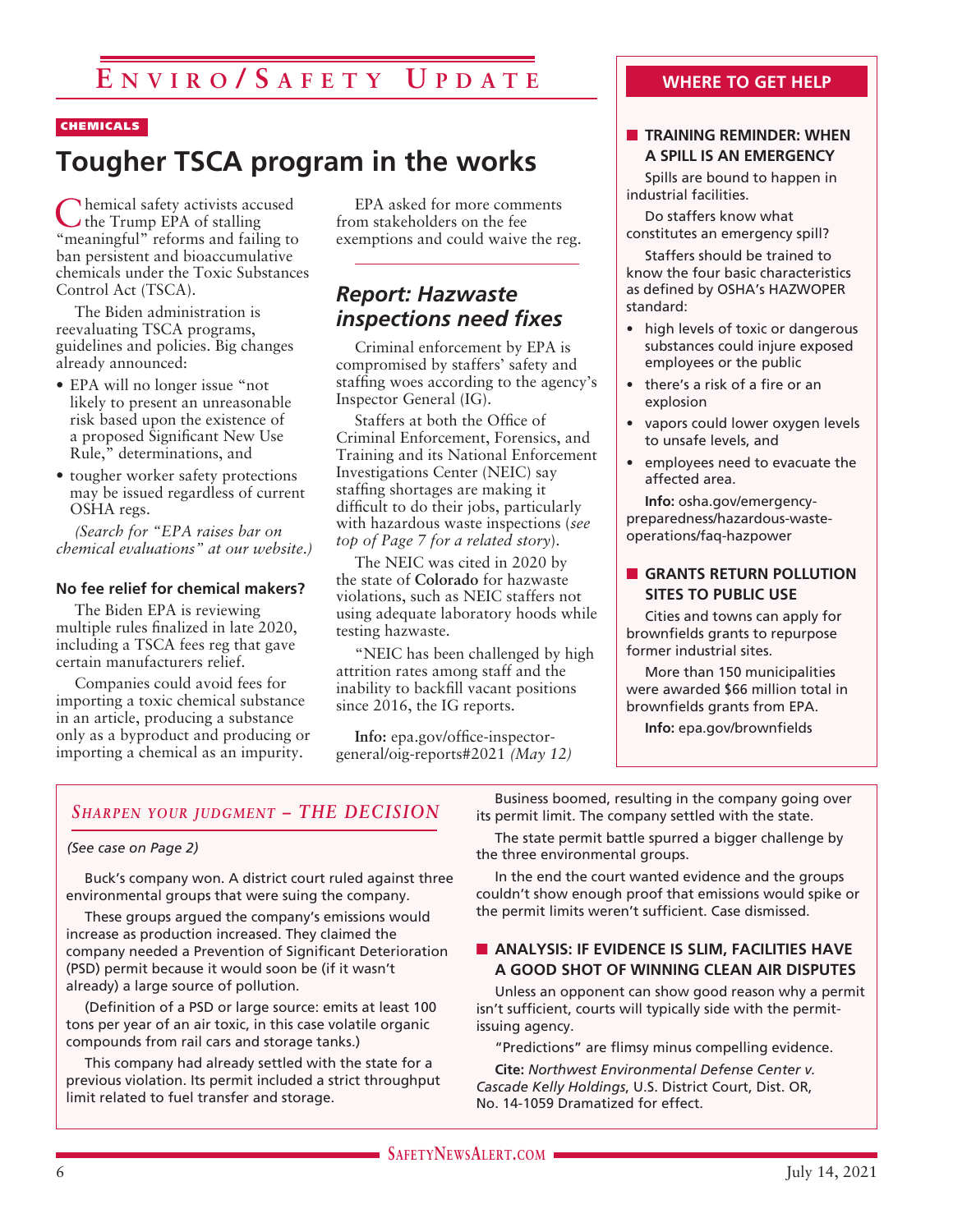#### FEDERAL BUDGET

# **Re-staffing at EPA gets big shot in arm**

The White House budget request<br>for EPA in fiscal year 2022 (starting October 1) includes \$110 million for agency staffing.

Assuming Congress green-lights President Biden's request for EPA – a whopping \$11.2 billion total – the agency will be able to hire more than 1,000 full-time employees.

Over the past four years, EPA's budget was slashed by 27% and 1,000 staffers resigned or retired (*see "Trump EPA staffers" at our website for more info*).

#### **Veteran staff set to retire**

The agency's workforce is aging quickly. Thirty percent of the workforce can retire in one year.

The budget also prioritizes EPA's legal staff with \$24 million earmarked for the legal advice programs.

**Info:** whitehouse.gov/wpcontent/uploads/2021/04/FY2022- Discretionary-Request.pdf

## *Tech firms weigh in on climate reporting to SEC*

The U.S. Securities and Exchange Commission (SEC) wants to know what kinds of climate change-related data is most relevant and should be reported by publicly traded companies.

Seven of the largest tech companies – Alphabet (Google), Amazon, Autodesk, eBay, Facebook, Intel and Salesforce – advised the SEC's disclosure policy to focus on:

- a principles-based framework for companies to report relevant info to their industry and stakeholders that doesn't require frequent updates
- using relevant greenhouse gas (GHG) emission info from globally accepted metrics such as the World Resources Institute GHG Protocol
- leveraging existing frameworks and standards, and

• reporting deadlines separate from annual, quarterly and other document deadlines to the SEC. Given that climate disclosures are estimates, companies shouldn't be subject to undue liability for GHGs, the companies argue.

**Info:** sec.gov/comments/climatedisclosure/cll12-8907252-244227.pdf

### *Emergency cleanup for site closed 36 years ago!*

Legacy pollution cases can take a lo-o-ong time to clear up … more than 35 years to be exact.

Case in point: The former owner of an abandoned tool manufacturing facility in Springfield, **Vermont**, will pay \$662,500 plus interest to reimburse EPA for removing hazardous contamination.

Textron owned the single-story brick factory located near the center of the town from 1964 to 1985 before shutting down for good, having bought it from the Jones & Lamson Machine Company. The building's sat empty ever since.

Then in 2016, the Vermont Department of Environmental Conservation asked EPA to assess the site for contamination.

#### **Better late than never!**

Soil samples showed waste chips containing polychlorinated biphenyls (PCBs) at concentrations above the threshold of the federal Toxic Substances Control Act, plus elevated levels of chromium and arsenic.

EPA issued an emergency order and listed Textron as a RCRA emergency site. The agency removed drums of hazardous substances from the factory boiler room, and excavated and removed 990 tons of black oily soil and contaminated swarf, or waste chips, along the Black River's bank.

### **REAL PROBLEMS/SOLUTIONS**

#### **N** SUSTAINABILITY 'WINNERS' **COME FROM STAFFERS**

Companies count on environmental professionals for sustainable solutions.

We may know a lot – but often the best ideas come from enthusiastic employees.

Here are three "no-brainer" ways of reducing waste that came straight from our front-line employees.

You may see the same success by tapping your people's expertise.

- **Bring your own coffee mug**: Companies provide paper coffee cups over plastic or styrofoam because they're biodegradable. The better solution? Nix the disposable cups altogether. If you have coffee makers, let staffers know they're responsible for bringing in their own mugs.
- **Give a price break**: Companies with coffee and drink vendors are slashing drink prices if people agree to bring in reusable containers. It's better for the environment and reduces trash and disposable cup costs.
- **Post it online**: Why print and distribute company memos? Post them electronically. For memos that most folks will want to print (like healthcare plan changes), send or post PDF attachments.

### **THE FROM OUR SUBSCRIBERS**

*More than 90% of our readers report in surveys that* Environmental Compliance Alert, *with its quick-read format, is more valuable than any other publication they read.*

**II** often share the info in *ECA* with other department heads for environmental education, planning and compliance."

**Marian Keegan Director, Community Conservation Hemlock Farms Community Assoc.**